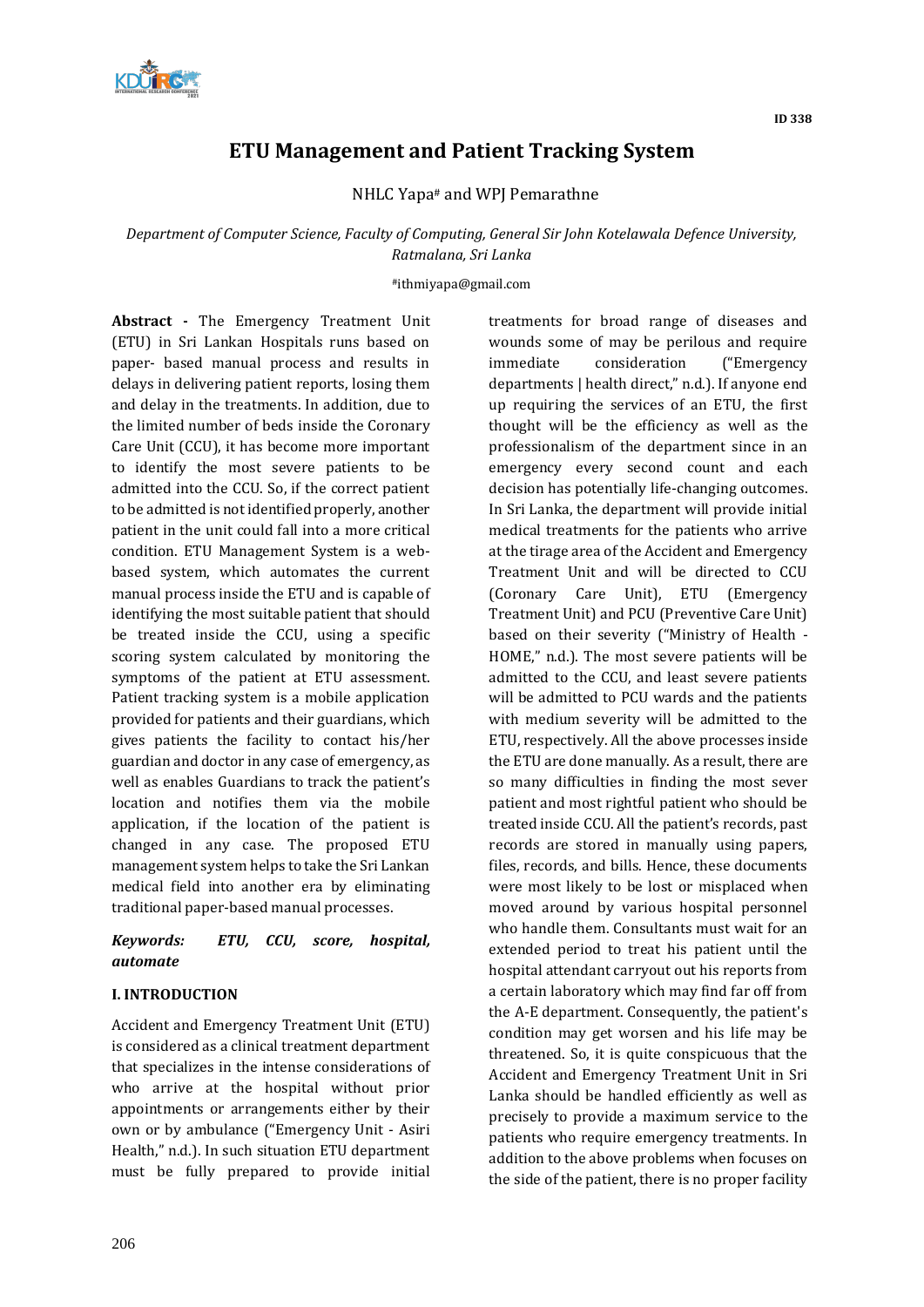

for the patient to view his medical report when necessary other than go through all the report papers stored in his personal medical file. It is also difficult for the patient to find facilities to contact his caregiver or doctor in an emergency as well as there is no proper facility to notify the guardian of the patient if the location of the patient such as, ward or hospital is change due to an emergency happens to his patient.

The intended ETU management system will be a web application implemented to help the prevailing circumstances of the manual system utilized in current general hospitals in Sri Lanka by finding the next most suitable patient to be admitted to the CCU and guarantees more security, speed and information storing techniques to show high quality of the AE Department. The aim of the web application is to automate the current accident and Emergency treating unit to assist doctors and staff by kicking off the traditional paper-based process and find the most critical patient to be admitted to the CCU and the mobile application to make the daily lives of patients and their caregivers easier by maintaining social well-being of the patient as well. The main objectives of the ETU Management and Patient Tracking system is as follows.

- 1. Study the existing manual system and identify major stakeholders.
- 2. Interview the specialists and identify major requirements.
- 3. Study the existing system's documentation and identify pros and cons.
- 4. identify suitable software process model (e.g.- waterfall, spiral etc.) and technologies for the development.
- 5. Design the system.
- 6. Implement the system.
- 7. Evaluate the results.

For the development of the intended system iterative and incremental development model (Nguyen-Cong and TranCao, 2013) is utilized. Node.js is used in server-side development of the web application and MySQL is used as the database. For the mobile application development Java is used as the programming language and Google APIs (Application Programming Interfaces) for the location tracing.

This web application will be of acceptable use to the overall general hospitals hectic circumstances may arise when a pandemic happens in the country as well as mobile application will be helpful in real-time tracking of the patient as well as this ensures eliminating mental burden of the patients and their caregivers.

## **II. RELATED WORKS**

This section will illustrate the review of existing systems and technologies related to hospital management and with score prediction as well as mobile application developed for patients.

## *A. Severity Prediction Systems*

A comparison of risk scoring systems in predicting clinical outcome at upper gastrointestinal bleeding patients in an emergency unit. They compare Admission Rockall score (RS), full RS, and Glasgow-Blatchford Bleeding Score (GBS)which were gathered and calculated during patient's ED assessment to identify the most accurate score on order to predict the outcomes at upper gastrointestinal bleeding patients in Romanian ED (Dicu et al., 2013) Authors have mentioned that this comparison permitted them a more accurate and effective confirmation patients in ICU, ordinary wards, or ambulatory management of the patients.

A combination of a Smart Priority Recommendation and Patient Control System as well as a Hospital Emergency Smart Band was introduced in which the smart band was placed in each patient's hand permitting to detect changes in the fundamental indications of patients who are waiting that may demonstrate that they require immediate attention and care (Lima and Faria, 2018). Their system has addressed the issues that happen in medical clinics when there is a peak in the quantity of individuals utilizing the emergency service, increasing the time of waiting. By obtaining the advantages of Hospital Emergency Smart Band (HESB) which consists of sensors for measuring body temperature, heart rate, blood oxygen level and blood pressure the system continuously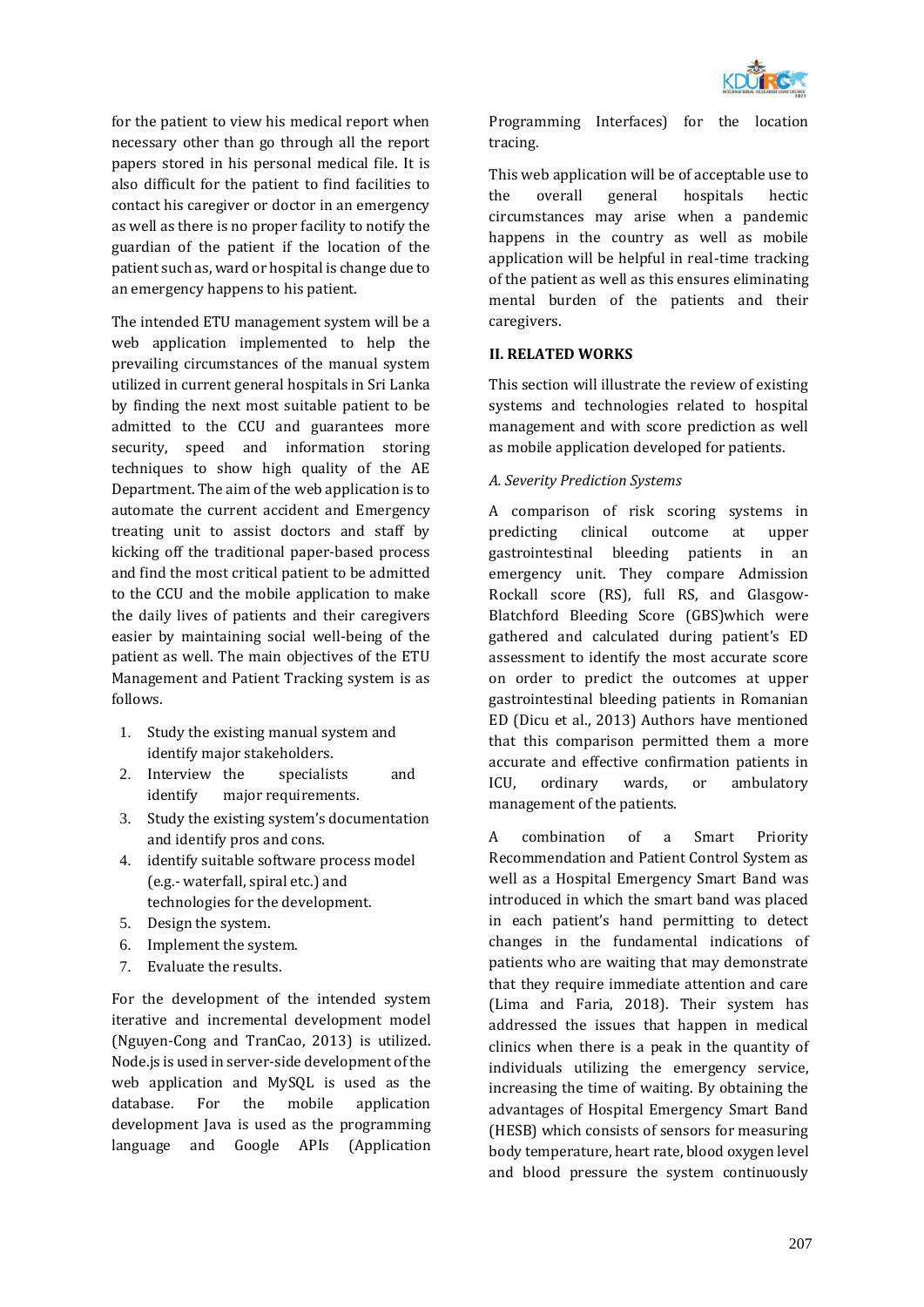

stores and analyzes the patient's information on crucial data being ready to generate real-time alerts for the responsible nurse in the triage process.

B. Patient registration and hospital management Fist in First Out Algorithm where patient who came first to the first is the one who enrolled first in patient registration was utilized in Management Information Systems Development for Veterinary Hospital. Authors have mentioned that this information system is considered as extremely helpful since it reduces the time when processing the data of the patients(Hapsari et al., 2016). And the data storage can be validated properly to decrease the utilization of paper. However, authors also have mentioned that there are some drawbacks where the sub-system registration information are unable to offer priority for the patients with emergency cases.

Leitos which is a Web-based Information System for the Management of ICU Beds During the Coronavirus Outbreak was carried out (de Morais Barroca Filho et al., 2020) which does effective management of ICU beds as well as semi-ICU beds which are assigned to Covid-19 patients. Agile scrum was used as the development methodology they have used Java platform as well as Spring framework as technologies for the implementation process. They have carried out unit tests and acceptance tests as the testing techniques.

Comparatively the ETU management web application will be using a special algorithm to calculate and predict the severity of the patients and compare each score of the patients to find most accurate patient who must be admitted inside the CCU and automate the current manual process inside A-E department which increases the efficiency and security of the processing of patient's medical information. Figure 1.1 illustrates the comparison of the sample related work when compared to functionalities of the proposed system.

| Research work                                                                                                                               | Patient<br>Registration | Score<br>calculation | <b>Severity</b><br>Prediction     | Update<br>records | Severity<br>alerts |
|---------------------------------------------------------------------------------------------------------------------------------------------|-------------------------|----------------------|-----------------------------------|-------------------|--------------------|
| Comparison of risk scoring systems<br>in predicting clinical outcome at<br>upper gastrointestinal bleeding<br>patients in an emergency unit | ×                       |                      |                                   |                   | ×                  |
| Towards Real-Time Patient<br>Prioritization in Hospital<br><b>Emergency Services</b>                                                        |                         | ×                    | Initial<br>Severity<br>prediction |                   |                    |
| Management Information Systems<br>Development for Veterinary<br><b>Hospital Patient Registration</b>                                        |                         | ×                    |                                   |                   | x                  |
| A Web-based Information System<br>for the Management of ICU Beds<br>During the Coronavirus Outbreak                                         |                         | ×                    | x                                 |                   | ×                  |

Figure 1.1 – Comparison Table

## *C. Mobile Health Record Systems*

Mobile app and a web GIS-based health care system in Ampang district in Malaysia assist people with disabilities to reach nearest health care centers. This is a Web-GIS based system consists of two main components which are PWD Monitoring system which is a GIS – web system and PWDSupport2U which a mobile application (Rasam et al., 2018). The mobile application proposed was expected assist the people with disabilities and their guardians by providing functions like, requesting a doctor home visit, requesting an ambulance or medical delivery depending on their existing circumstances and requirements. www.data.gov.my and Google Map were utilized to collect data related to health care facilities. For the creation of the web mapping system ArcGIS online with its app function is utilized.

An analysis about Mobile applications for Alzheimer patients and caregivers (Gupta et al., 2018) stated that the smartphone well assisting the care giver of the patient to take a proper care of patient like receiving the GPS (Global Positioning System) location of the patient by utilization of Geotagging and the requirement of building a relatively simple cross-platform mobile application with an interactive graphical user interface will helps in increasement of the cognitive abilities of the patients. The research work has stated that the Mapigate feature empowers the real-time tracking of the patients This component shares the current location of a patient with the safe zone contacts and produces an alert, in instance of wrong way choice.

The intended mobile application which will be provided to the patient's and their guardians is capable of viewing patient's medical reports, contact his guardian or doctor in any emergency and sending relevant medical information to the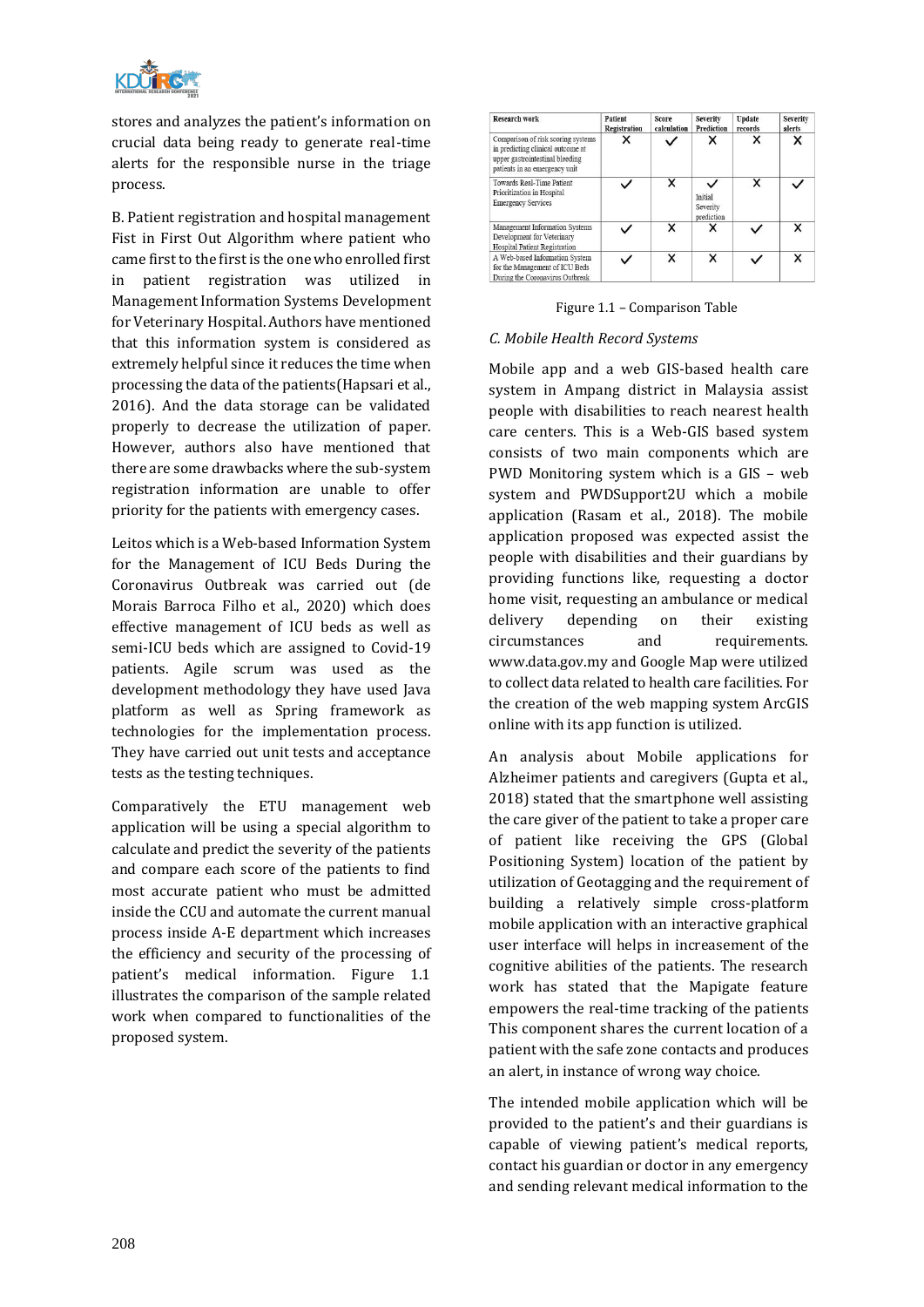

guardian. The guardian will be using this application to detect his patient's current location (Kumar and M., 2018) as well as to keep proper communication process with his patient.

## **III. DESIGN AND IMPLEMENTATION**

By considering about the main problem existing and reviewing the technologies used, the proposed solution is an automated ETU management web application which will be able to predict the severity of the patients. Figure 1.2 below represents the referral system and Accident and Emergency Department setup in Sri Lanka and Figure 1.3 describes the triage categories represented in the figure 1.2.



Figure 1.2 – Operational Structure and Patient Care model

| <b>TRIAGE CATEGORY</b>                               | <b>SEVERITY</b>              | <b>ACUITY</b><br>(Maximum waiting<br>time) |
|------------------------------------------------------|------------------------------|--------------------------------------------|
| Category 1 (Red)<br><b>Immediate (Resuscitation)</b> | Life threatening             | Immediate                                  |
| Category 2 (orange)<br><b>Emergency</b>              | Imminently Life threatening  | 10 minutes                                 |
| Category 3 (Yellow)<br><b>Urgent</b>                 | Potentially Life threatening | 20 minutes                                 |
| Category 4 (green)<br>Semi urgent (standard)         | Potentially serious          | 30 minutes                                 |



The mobile application which will assist patients and their guardians to which will ease their daily routines. The intended web application will be built using node.js (Chhetri, n.d.) and MySQL will be used for the database

and java will be using for the development and Google API(Aldabbagh and Mohsen, 2014) will be used for location detection of the intended mobile application.



Figure 1.4 – Flow diagram -Web app

To understand the major purposes of the web application in depth main functionalities of the ETU management system is listed below.

## *A. Score Calculation*

Specific score is calculated to identify the severity of each patient who arrives at A-E department by using a special algorithm which is constructed by using data values in the ETU assessment which is done by the ETU doctor. For the algorithm, the values given to the Blood pressure, Respiratory rate, Pulse rate, Oxygen saturation and GCS scale which is calculated from scores given to eyes, verbal and motor will be considered. After examination of the medical reports which are retrieved from the laboratories doctors will be able to add a score based on the experience and physically visible symptoms and this score will be added to the current score and after all the final scores will be calculated for each patient. The scores will be calculated as percentages and the percentage values of the patients will be compared to find most accurate patient to be admitted to the CCU or ETU respectively.

## *B. Update Records*

This system will provide facilities for the chemical pathology, radiology, microbiology, and Electrocardiograph departments as well as the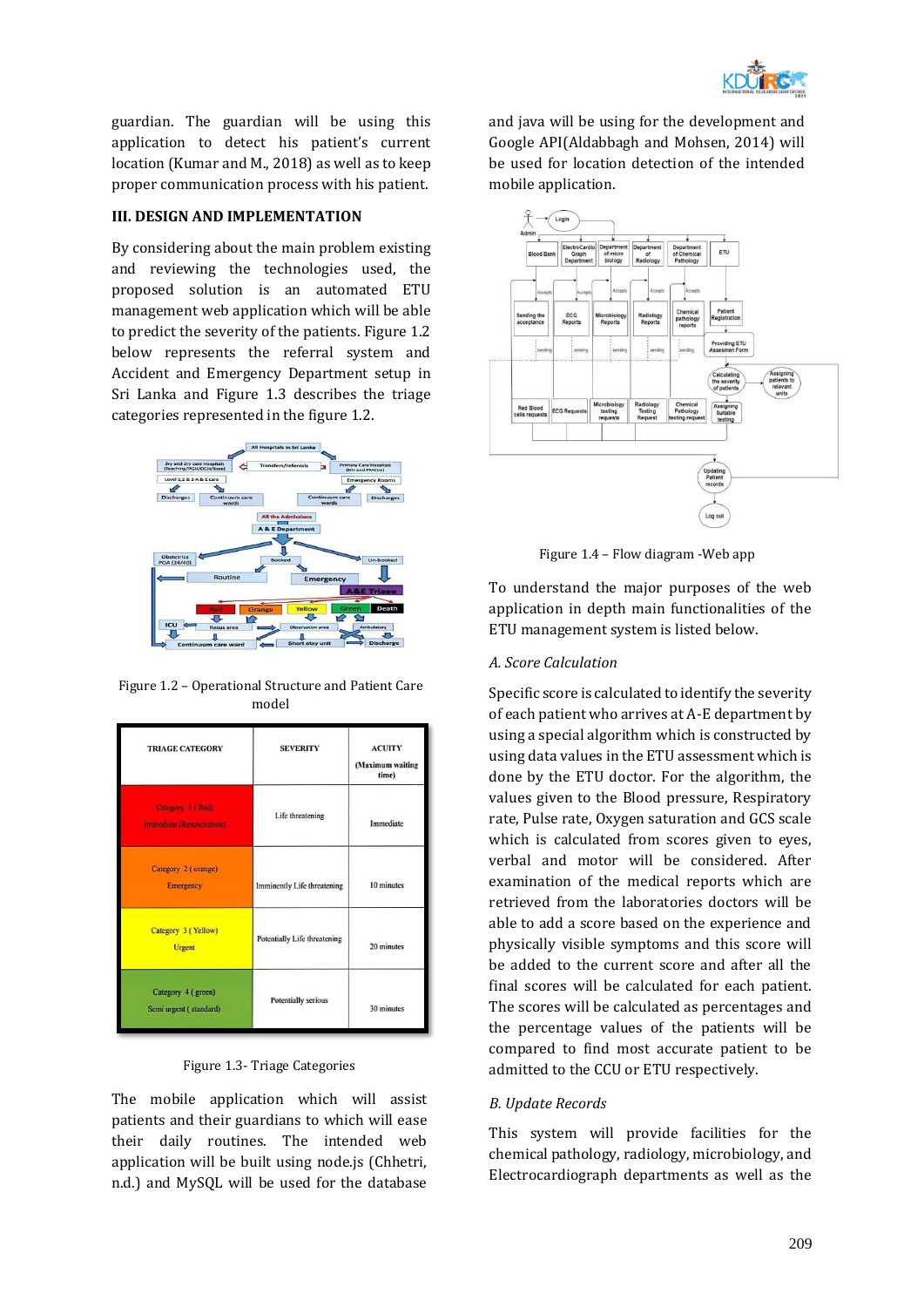

blood bank and keeps updated records of the patient's medical information. The overall scores of the patients will be updated every once in the while, the doctor examines the new reports received form the laboratory testing. So, at each update the scores will be compared and send a notification to the doctor about the patient with the highest score who should be transferred to the CCU. If the score of a patient inside the CCU is lesser than the score of the patient inside the ETU the patients should be interchanged.

## *C. Alerts*

The system keeps alerting the responsible medical officer about the severity of the patients. When the severity of the patient in the ETU gets higher than the patient in the CCU system alerts about the critical condition as well as when the severity of the patient inside the CCU lower than the patient inside the ETU systems sends the alerts about the availability inside the CCU.

Figure 1.5 and figure 1.6 below represents the main interface of the ETU nurse and complete checkup interface of the nurse's module, respectively. The main interface of the ETU nurse represents the details about patients who have been registered and admitted inside ETU as well as the patients who have been discharged from A-E department within a single day. Each patient's severity level is also stated in front of the patients' details. Initial checkup form is filled by the nurse in-charge. These details along with the details filled by the ETU doctor in the ETU assessment form after the initial checkup will help in predicting the initial severity level of the patient who registered.

|              | A Warm Welcome<br>Welcome to District General Hospital. |                 |                        |                   |          |
|--------------|---------------------------------------------------------|-----------------|------------------------|-------------------|----------|
|              |                                                         |                 | Patients Visited Today |                   |          |
| <b>NIC</b>   | Name                                                    | Age             | Gender                 | Contact-No.       | Severity |
| 199798989898 | <b>AB</b> Kumara                                        | $\overline{22}$ | $\mathbf{M}$           | 078-12345464      | Normal   |
| 199798989898 | ABKumara                                                | $\overline{22}$ | $\overline{M}$         | 078-12345464      | Normal   |
| 199798989898 | ABKumara                                                | 22              | M                      | 078-12345454      | Normal   |
|              | <b>Registered</b>                                       |                 | <b>Admitted</b>        | <b>Discharged</b> |          |

Figure 1.5 – Interface of the Nurse

|                   |        | mm/dd/yyyy            | Ö |           |
|-------------------|--------|-----------------------|---|-----------|
| Temperature       |        | <b>Blood Pressure</b> |   |           |
| <b>Puise Rate</b> |        | Respiratory Rate      |   |           |
| Height            | Weight | BMI                   |   |           |
|                   |        |                       |   |           |
|                   |        |                       |   | Calculate |

Figure 1.6 – Interface of the checkup form

Figure 1.7 represents the general flow the web application.



Figure 1.7 -flow diagram-mobile app

Features which need to be incorporated in the mobile application are shows below.

#### *A. Tracking Patient's location*

Guardian will be able to track patient's current location and get notified if the location of the patient is changed in any emergency case (Tang et al., 2016). This feature will be provided by the guardian interface of the mobile application. This feature will be especially useful for the guardians whose patients are suffering from diseases like dementia.

## *B. View Medical reports and contact doctor or Guardian.*

Patients will be able to view his own medical reports whenever he wants other than go through the bunches of paper reports. Patients will be able to contact his guardian or doctor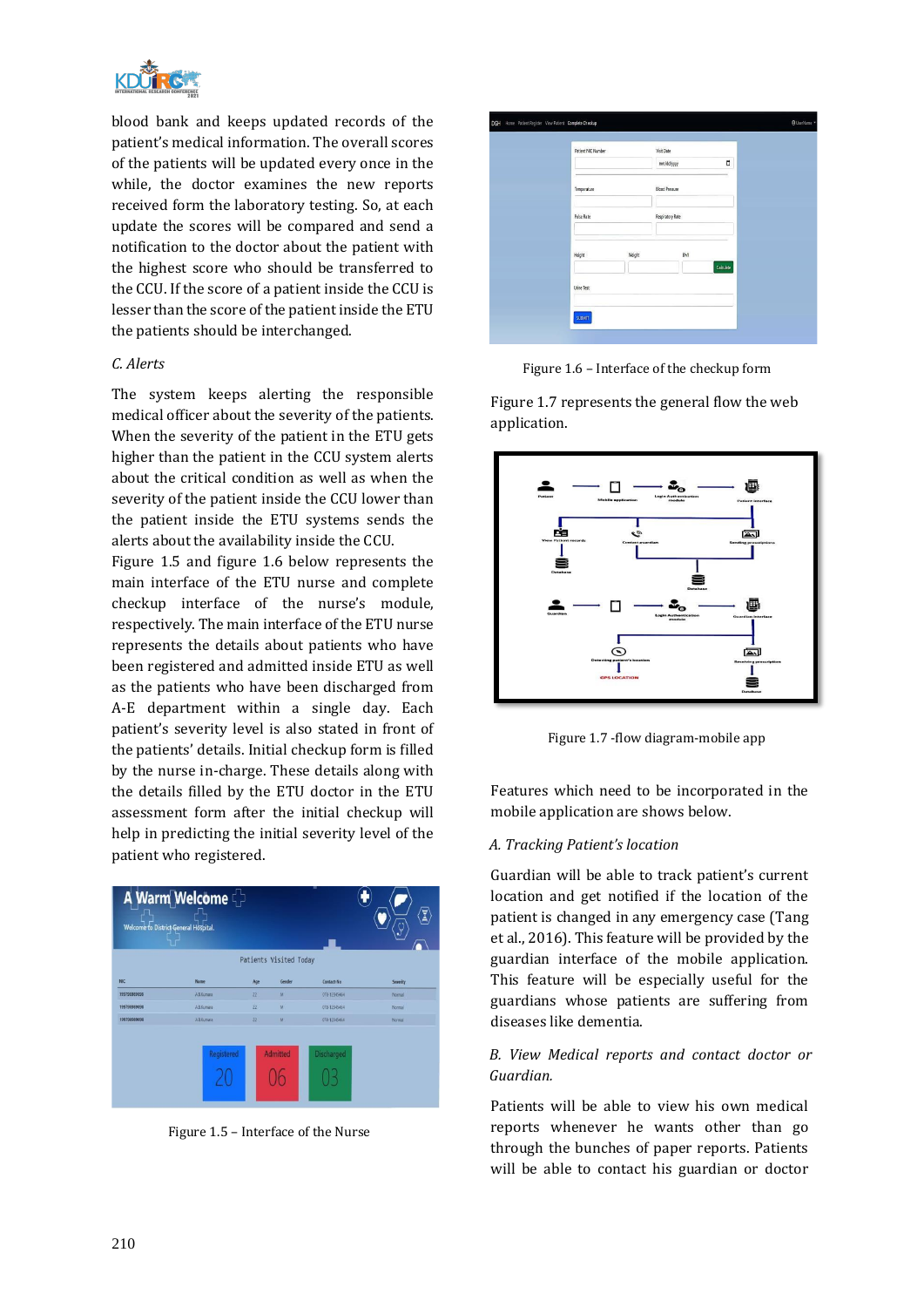

through the speed dial option and send prescriptions or other medical information for the guardian in any case.

The proposed system will be utilized by medical staff, such as, doctors, nurses, and the laboratory staff of department of chemical pathology, Radiology, Microbiology, ECG unit as well as the Blood bank. The ETU nurse logs in to enter the new patients details and personal information. After that the information with respect to the symptoms and indications of the case is recorded (Abraham et al., 2015). These data recorded and put away in such a way would be helpful in this industry as it's time to create has come. Each strategy will be done online very soon; thusly, this system will be of acceptable use to the overall general hospitals hectic circumstances may arise when a pandemic happens in the country. The strategy for assessing the most critical patient in a brief timeframe and automate the laboratory report exchanges within other departments and the A-E department will be the objective of this system. Quickly with the recorded data of the patient the system will be able to make out the following most severe patient who is reasonable to be admitted to the CCU.

Along with the web application, the proposed Patient Tracking system is an android mobile application intended to assist patients and their care givers. The mobile application will be able to View his/her own medical reports, Contact the guardian or doctors in any case of emergency and Sending prescriptions and medical information for the care givers. As well as care givers of the patient will be able to detect his/her patient's location by utilizing this mobile application. This mobile application will be an uncomplicated simple application with a userfriendly interface which will solve most common problems encountered to the helpless, week and incapable patients and their care givers since the situation of a patient inside the A-E department can be in any point of time.

## **IV. DISCUSSION & CONCLUSION**

In Sri Lanka, the general hospitals do not have an automated system to be used in an A-E Department. When a patient arrives at the A-E department is severe having many symptoms and side effects, it is hard to find the most eligible patient for the CCU. The next patient to be selected must be chosen from the ETU which is a manual process as well. All the patient's records, past records are stored in manually using papers, files, records, and bills. As a result, these documents were most likely to be lost or misplaced when moved around by various hospital personnel who handle them. Consequently, the patient's condition may get worsen and his life may be threatened. The proposed ETU Management system is a webbased system which can demonstrate the next most appropriate patient to be transferred to the CCU without any hesitation. Doctors and nurses will be able to manage this system conveniently as it is easy to use, and the system will help in collecting and updating all the patients records efficiently and effectively. The intended system will be an efficient solution for the proper management of CCU beds which are limited in the hospital by deciding most suitable patient to be treated inside the CCU. The proposed ETU management system will be more efficient than the manual system since it guarantees more security, speed and data/information storing techniques to show high quality of the A-E Department. Since the intended web application is designed for the health sector, the accuracy of the system is mandatory So, variety of variables such as Respiratory rate, Sat% on air, SBP value, Pulse and GCS values were considered when predicting the severity of the patients. In addition to these variables a specific score which is based on the experience of the doctor and physically visible symptoms were also taken into consideration when calculating the final severity score. These scores will be updated and compared with the existing scores of the other patients continuously in each testing which will affirm and verify the accuracy of the system, and the system can be improved by using image processing to analyze x-rays and CT scan images to identify the condition of the patient. As well as, as the use of smart phones continues to grow it can be used to aid the daily lives of the patient and their care givers. Patient tracking system will be able to track the patient's location, storing medical records and contact doctor guardian in any emergency which will be essential in any critical situation. So, the patient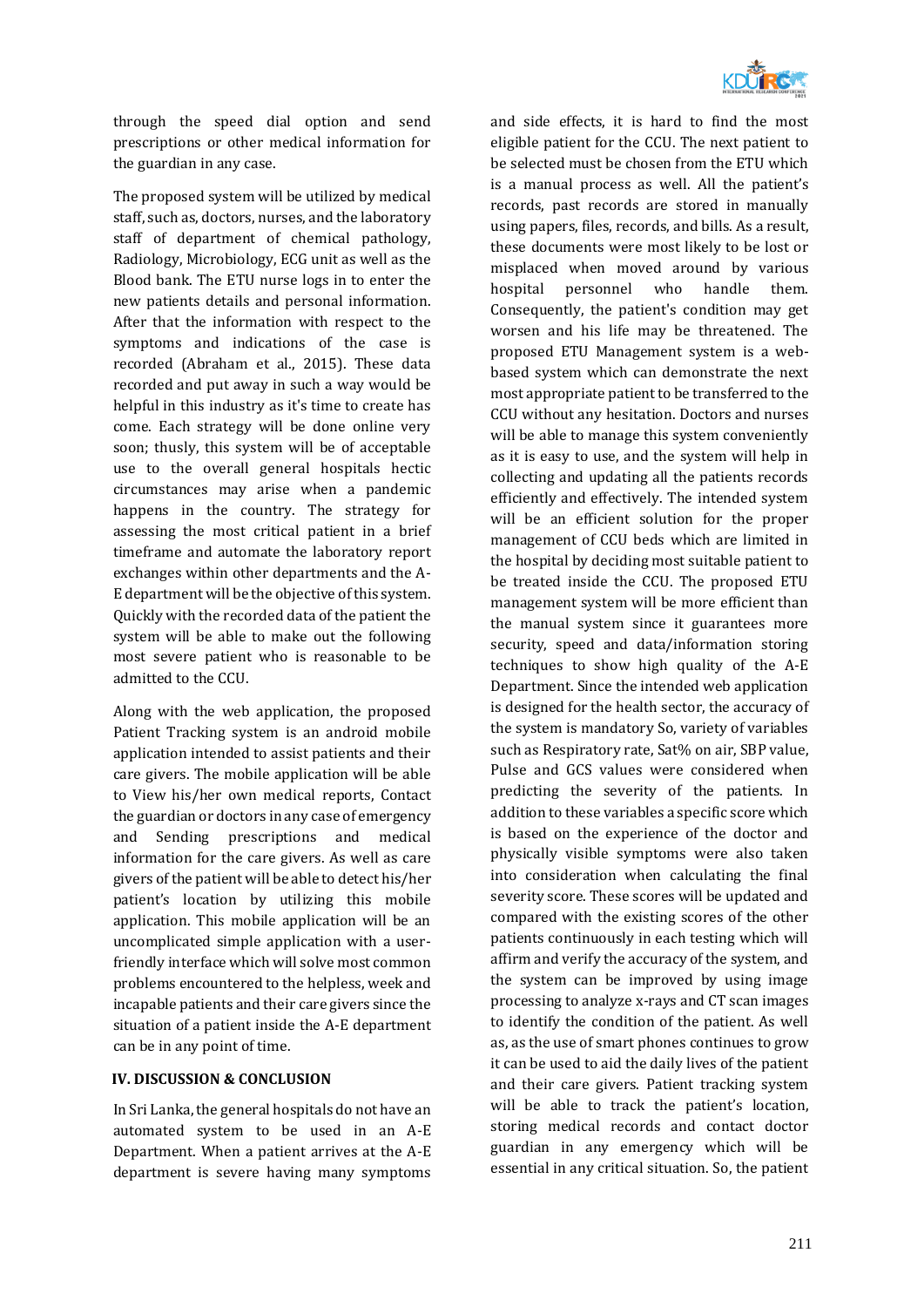

tracking system will provide a good support to critical situations by guardians of the patients as well as it can be further improved to as a mobile application which will be capable of enhancing the cognitive capabilities of the patients.

#### **REFERENCES**

Abraham, I., Joyce, A., Okpara, M., 2015. Designing A Web Based Hospital Management System for MOUAU Clinic.

Aldabbagh, O., Mohsen, K., 2014. Design and Implementation an Online Location Based Services Using Google Maps for Android Mobile. International Journal of Computer Networks and Communications Security 2, 113–118.

Chhetri, N., n.d. A Comparative Analysis of Node.js (Server-Side JavaScript) 79.

de Morais Barroca Filho, I., Costa Sampaio, S., Cruz, A.P., Freire Ramalho, V.H., Rodrigues de Azevedo, J.A., Caetano da Silveira, Á., 2020. A Web-based Information System for the Management of ICU Beds During the Coronavirus Outbreak, in 2020 IEEE Symposium on Computers and Communications  $(ISCC)$ . pp.  $1-4$ .

https://doi.org/10.1109/ISCC50000.2020.9219626 Dicu, D., Pop, F., Ionescu, D., Dicu, T., 2013. Comparison of risk scoring systems in predicting clinical outcome at upper gastrointestinal bleeding patients in an emergency unit. The American Journal of Emergency Medicine 31, 94–99.

https://doi.org/10.1016/j.ajem.2012.06.009

Emergency departments | healthdirect [WWW Document], h.d. Document], the media of the URL state of the URL state of the URL state of the URL state of the URL state of the URL state of the URL state of the URL state of the URL state of the URL state of the URL stat

https://www.healthdirect.gov.au/hospitalemer gency-departments (accessed 6.13.21).

Emergency Unit - Asiri Health [WWW Document], n.d. URL https://asirihealth.com/services-andcentres/healthybody/emergency-unit (accessed 6.13.21).

Gupta, G., Gupta, A., Jaiswal, V., Ansari, M.D., 2018. A Review and Analysis of Mobile Health Applications for Alzheimer Patients and Caregivers, in 2018 Fifth International Conference on Parallel, Distributed and Grid Computing (PDGC). pp. 171-175.

https://doi.org/10.1109/PDGC.2018.8745995

Hapsari, D.A., Permanasari, A.E., Fauziati, S., Fitriana, I., 2016. Management information systems development for veterinary hospital patient registration using first in first out algorithm, in: 2016 1st International Conference on Biomedical Engineering (IBIOMED). pp. 1-5. https://doi.org/10.1109/IBIOMED.2016.7869829 Kumar, P., M., R., 2018. Location Based Parental Control-Child Tracking App Using Android Mobile Operating System, in 2018 4th International Conference on Computing Communication and Automation (ICCCA). pp. 1-4. https://doi.org/10.1109/CCAA.2018.8777612

Lima, B., Faria, J.P., 2018. Towards Real-Time Patient Prioritization in Hospital Emergency Services, in: 2018 IEEE 20th International Conference on E-Health Networking, Applications and Services (Healthcom). pp. 1–4.

https://doi.org/10.1109/HealthCom.2018.8531089 Ministry Of Health - HOME [WWW Document], n.d. URL http://www.health.gov.lk/moh\_final/english/ (accessed 6.13.21).

Nguyen-Cong, D., Tran-Cao, D., 2013. A review of effort estimation studies in agile, iterative, and incremental software development, in: The 2013 RIVF International Conference on Computing Communication Technologies - Research, Innovation, and Vision for Future (RIVF). pp. 27–30. https://doi.org/10.1109/RIVF.2013.6719861

Rasam, A.R.A., Azlin, A.H., Saraf, N.M., 2018. Mobile Apps and Web GIS-Based Accessible Health and Social Care System for People with Disabilities, in 2018 IEEE 8th International Conference on System Engineering and Technology (ICSET). pp. 85–90.

https://doi.org/10.1109/ICSEngT.2018.8606358 Tang, H., Shi, J., Lei, K., 2016. A smart low-consumption IoT (Internet of Things) framework for location tracking and its real application, in 2016 6th International Conference on Electronics Information and Emergency Communication (ICEIEC). pp. 306– 309. https://doi.org/10.1109/ICEIEC.2016.7589744

#### **AUTHOR BIOGRAPHIES**



Mrs. WPJ Premarathne the supervisor of this project is a Senior Lecturer Grade II of the Faculty of Computing, General Sir John Kotelawala Defense

University. She holds a Master of Philosophy in University of Sri Jayewardenepura and Master of Science in Computer and Network Engineering- Sheffield Hallam University (UK) and Bachelor of Science Degree in Information Technology (Computer Systems and Networks) in Sheffield Hallam University (UK) Her main research interests include Applications of Swarm Robotics, Artificial Intelligence and Robotics, Mobile and Wireless **Communications**,

Network Security, Evolutionary Computing, and Internet of Things